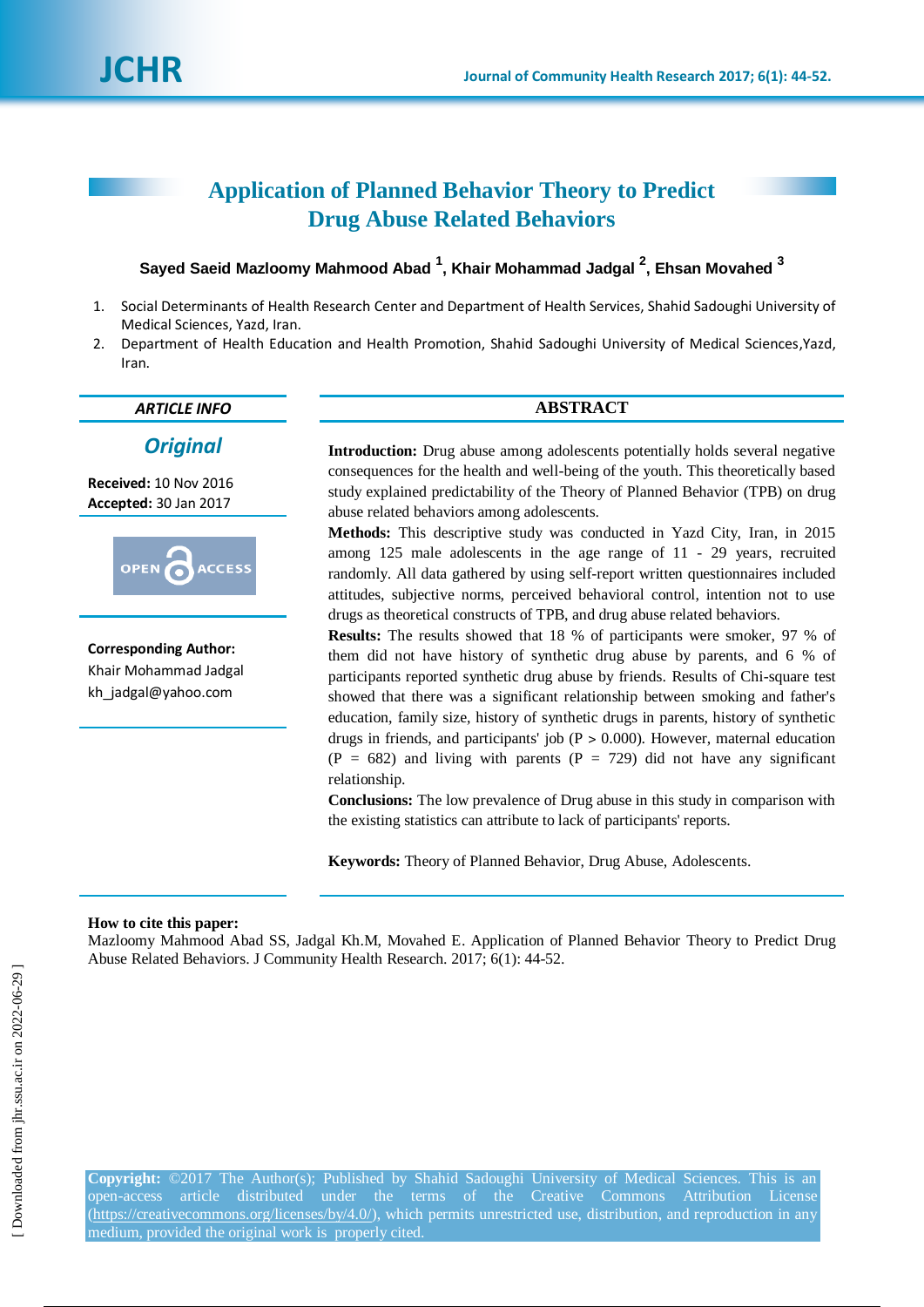#### **Introduction**

Substance abuse by people in all parts of the world has long been of scientific, political, and public concern  $(1, 2)$ . This concern is due to the potential short- and long-term adverse effects associated with use of substances such as cigarettes, drugs, cannabis (dagga) etc., on individuals' well-being  $(1, 3)$ .

Drug abuse among adolescents potentially holds several negative consequences for the health and well-being of the youth, including increased risk of casualties due to interpersonal violence, road accidents, increased probability of involving in high risk sexual behaviors, and increased risk for suicidal ideation and behaviors. Also, drug abuse has been associated with problem for academic performance, truancy, and school drop-out <sup>(4)</sup>.

Substance abuse is a non-adaptive model of substance use, which leads to many problems and adverse outcomes. It has a series of cognitive, behavioral, and psychological symptoms. It is also one of the important social pathologies, which not only endangers individuals and society's health, but also leads to mental and ethical decline<sup>(5)</sup>.

As opium production in neighboring Afghanistan has dramatically escalated over the past decade, Iranian society has been influenced more than any other society  $(6, 7)$ .

In the United States, at least 1400 students die from alcohol-related unintentional accidents every year  $^{(8)}$ .

In South Africa, substance abuse is extremely serious, while the reported drug usage is two times more than the world's norm. Over 15 % of the population suffers from a drug problem  $(9, 10)$ . The figures published by the South African Police Service show that drug abuse accounts for 60 % of all crimes conducted in this country  $(9)$ .

The results of a study on medical students at the University of Tehran in 2009-2010 showed that the highest rate of addiction belonged to hookah (25.7 %), followed by cigarettes (18 %), alcohol  $(11.8\%)$ , and opium  $(2.3\%)$ <sup>(11)</sup>.

Furthermore, some other studies indicated that there is a link between adolescents' drug abuse and low self-control, which leads to engaging in crimes and deviant behaviors  $(12, 13)$ .

There are a large number of studies which have shown that various mental health disorders can be concordant with drug abuse problems. Zanganeh  $(14)$  stated that social isolation and lower socioeconomic status can be associated with psychiatric disorders, including drug abuse. Emami et al. (15), indicated that 19.5 % of 4599 high school students in Tehran have had mental health problems. The frequency of such problems was higher in girls than boys. Alcohol and drug use can be associated with high risk sexual behavior  $(16)$  and other risk-taking behaviors in Iranian adolescents (17) and can be a risk factor for HIV transmission.

The studies showed that the rate of drug addiction nearly doubles every 12 years in Iran and an 8 % is added to the addicts' population annually <sup>(18)</sup>.

Adolescent drug use in Iran shows co-morbidity with mental disorders, especially depression and anxiety disorders  $(19, 20)$ .

There is evidence that substance -using adolescents have greater psychological dysfunction (21). Childhood and family adverse events are also associated with more drug abuse problems  $(22, 23)$ .

Theory of Planned Behavior (TPB) provides a systematic framework to determine factors which influence a person's decisions to accomplish behaviors such as intentional use of illicit drugs as well as alcohol consumption and smoking  $(24)$ . In relation to the use of illicit drugs, the TPB presumes that cognitions such as attitude and social norms may predict the intention to begin using these drugs.

There are many studies supporting the predictive validity of the TPB regarding drug abuse  $(25, 26)$ .

These studies confirm the association of TPB constructs with drug abuse and show that more positive attitudes, more positive perceived norms, and lower efficacy to refuse drug abuse (marijuana) predict greater intentions to use marijuana, and that intentions in turn predict marijuana use  $(27, 28)$ .

Based on the above mentioned background, the current study examined application of Theory of Planned Behavior (TPB) to explain drug abuse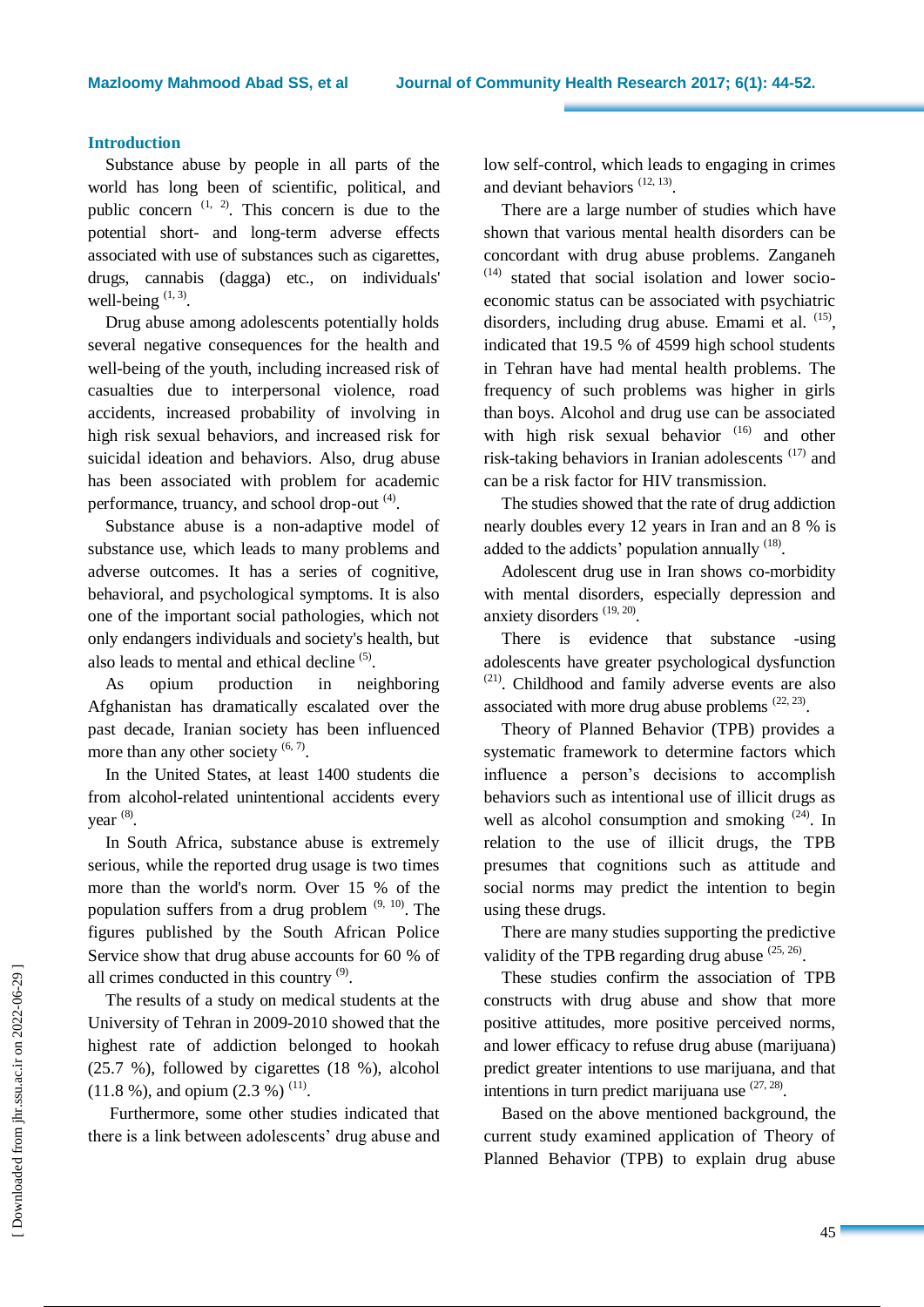related behaviors and to investigate which reasoned pathway could enhance the prediction of intention to drug abuse.

#### **Methods**

The current research is a descriptive study which aimed to examine the TPB structures in synthetic drug abuse among adolescents of Yazd City. Considering both the 3.35 Standard deviation<sup>(29)</sup> and 0.06 % error rate, and 5 % alpha level, the sample size was considered to be 119 individuals. However, in order to increase the accuracy of the study, 5 % was added to the sample size and a final number of 125 individuals were registered.

In this study, stratified random sampling was applied in which Yazd city was divided into 3 zones and the parks located in each zone were selected as the sampling area. Then, a total of 42 participants were explained about the purpose of study and with their consent, completed the questionnaires by interviewers direct referral researcher's monitor.

Inclusion criteria included young men in the age range of 11-29 years in Yazd City with consent to participate in the study; exclusion criteria included non-Iranian individuals aged under 11 and above 29 years.

After preparing the questionnaire, it was sent to 10 proficient professors for validity and reliability check and rectified after applying their comments; professors' comments are available in this regard. Afterwards, the questionnaires were given to 30 participants who were very similar to both mentioned groups to express their opinions about the questions and their comprehensibility to check questionnaire's reliability. After removing ambiguities, the individuals completed the questionnaires; Cronbach's alpha was applied to assess the correlation and then the questionnaire was prepared after obtaining sufficient test score. The questionnaire consisted of 49 items; 13 questions on demographic information of participants, 6 questions on behavior, 6 questions to measure knowledge, 10 questions to measure attitude, 4 questions to measure subjective norms, 6 questions to measure perceived behavioral control, and 4 questions to measure behavioral intentions. Furthermore, the questionnaires were scored as follow: in knowledge questions, the option "yes" was given a score of 2, the option " do not know" was given a score of 1, and the option "no" was given a score of 0. In this part the maximum and minimum scores were respectively 12 and zero. In questions on attitude, questions 1 and 2 got score of 5 for the option "strongly disagree" on the 5-point Likert scale continuum , " disagree" option got a score of 4, " do not know" a score of 3, " agree" score of 2, and " strongly agree" a score of 1. For questions 3 to 10, the option " strongly agree " was given a score of 5, " agree" a score of 4, " do not know" a score of 3, " disagree" a score of 2, and "strongly disagree" a score of 1, whereby the maximum and minimum scores were 50 and 10, respectively. In questions of behavior, for question 1, the option " yes" was given a score of 2 and option " no" was given a score of 1. For questions 2- 6, the option "always" got a score of 3, the option " sometimes" a score of 2, and the option "never" a score of 1, whereby the maximum and minimum scores were 17 and 6, respectively. For questions on subjective norms, shown in percentage, the score was determined based on the influence of subjective norms on avoiding synthetic drug abuse. In perceived behavioral control questions, the option " strongly agree" was given a score of 5, " agree" a score of 4, 'neutral" a score of 3, "disagree" a score of 2, and " strongly disagree" a score of 1, whereby the maximum and minimum scores were 20 and 4, respectively. After completing the questionnaire, the results were collected and fed into SPSS. Central tendency (mean) / dispersion (standard deviation), tables, and charts were used to describe data. Independent t- test and Pearson's correlation tests were applied to analyze the results.

Ethical Considerations is IR.SSU.SPH.REC.1395.104

#### **Result**

The study was conducted on 125 young men aged 11-29 years in City of Yazd. Paternal education levels of the individuals under study included: 6 % with an academic degree, 38 % high school, 32 % secondary school, 21 % elementary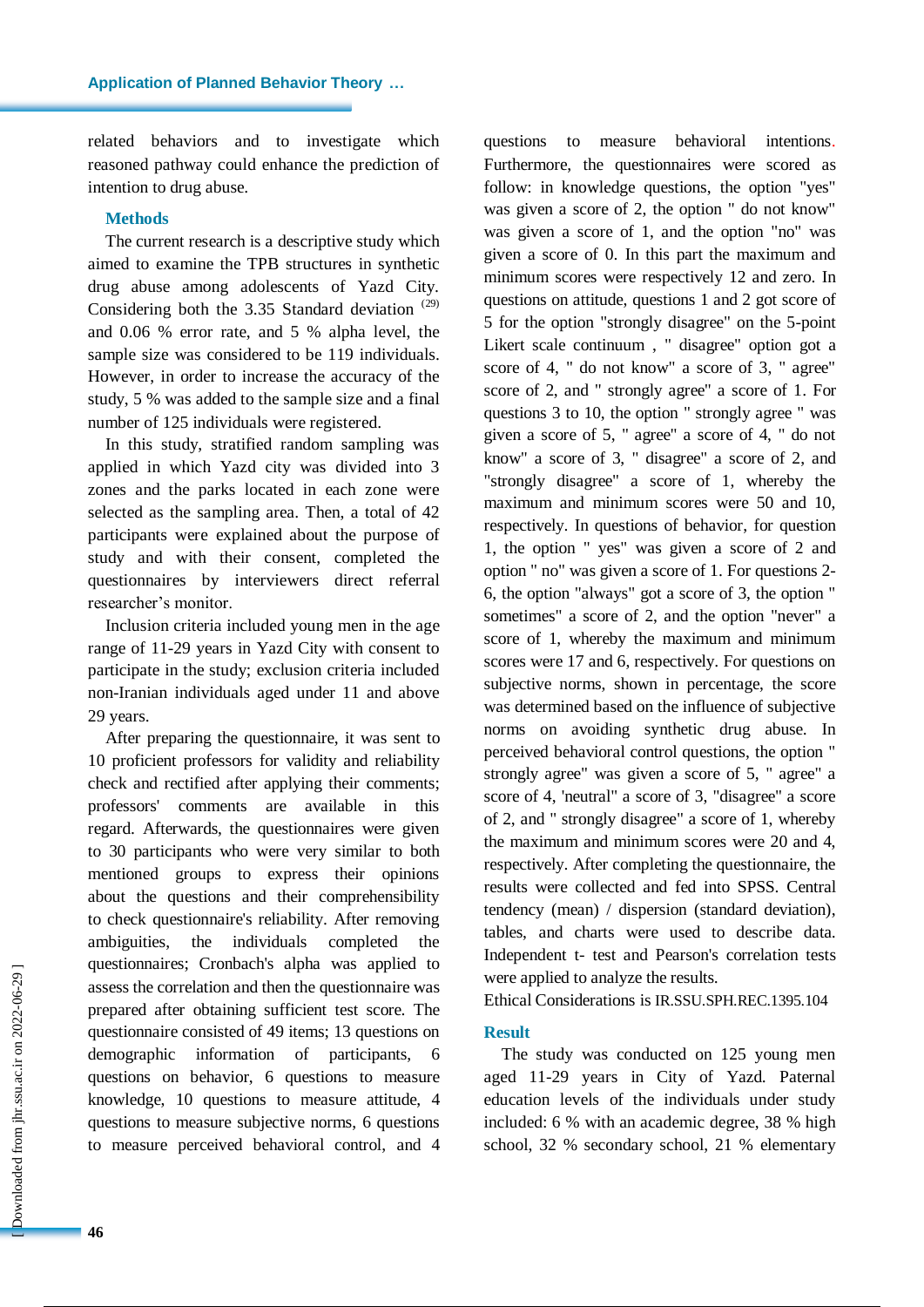school, and 3 % illiterate. Most families had less than 5 members (83 %). Most participants lived with their parents (94 %), 18 % of them reported smoking, 97 % had no history of synthetic drug abuse by parents, 6 % reported synthetic drug abuse by friends, and 89 % of participants were single (Table 1).

| $11 - 14$<br>25<br>20<br>19<br>$15 - 18$<br>15<br>Age (year)<br>19-22<br>31<br>25 |  |
|-----------------------------------------------------------------------------------|--|
|                                                                                   |  |
|                                                                                   |  |
|                                                                                   |  |
| 32<br>23-26<br>26                                                                 |  |
| 27-29<br>18<br>14                                                                 |  |
|                                                                                   |  |
| Illiterate<br>$\overline{4}$<br>3                                                 |  |
| 26<br>21<br>Elementary                                                            |  |
| 32<br>Secondary<br>40<br><b>Education</b> level                                   |  |
| High school<br>47<br>38                                                           |  |
| Academic<br>8<br>6                                                                |  |
| Less than 5<br>83<br>104                                                          |  |
| More than 5<br>21<br>17<br>Family member                                          |  |
| 94<br>Both parents<br>118                                                         |  |
| 5<br>One parent<br>6                                                              |  |
| Life status (living with)<br>Other people<br>1<br>1                               |  |
|                                                                                   |  |
| Yes<br>22<br>18                                                                   |  |
| 82<br>Smoking experience<br>No<br>103                                             |  |
| $\overline{4}$<br>3<br>Yes                                                        |  |
| 97<br>Drug use by parents<br>N <sub>o</sub><br>121                                |  |
|                                                                                   |  |
| 8<br>Yes<br>6                                                                     |  |
| No<br>117<br>94<br>Drug use by friends                                            |  |
| 89<br>Single<br>111                                                               |  |
| Married<br>Marital status<br>9<br>11                                              |  |
| 3<br>$\overline{2}$<br>Divorced                                                   |  |

|  |  |  | Table 1. Frequency and relative distribution of participants based on demographic characteristics |
|--|--|--|---------------------------------------------------------------------------------------------------|
|  |  |  |                                                                                                   |

The relationship of smoking history with demographic and contextual variables was analyzed with Chi- square statistical test, showing a significant relationship between smoking and father's education, family size, parental history of synthetic drug abuse, as well as history of synthetic drug abuse among friends and occupation  $(p < 0.001)$ . But there was no significant relationship between mother's education ( $p = 682$ ) and living with parents.

Table 2. shows the mean and standard deviation of behavior, knowledge, and the theory of planned behavior variables. As it can be seen, mean score of attitude toward behavior is more than other variables, while behavioral intention's score is the least.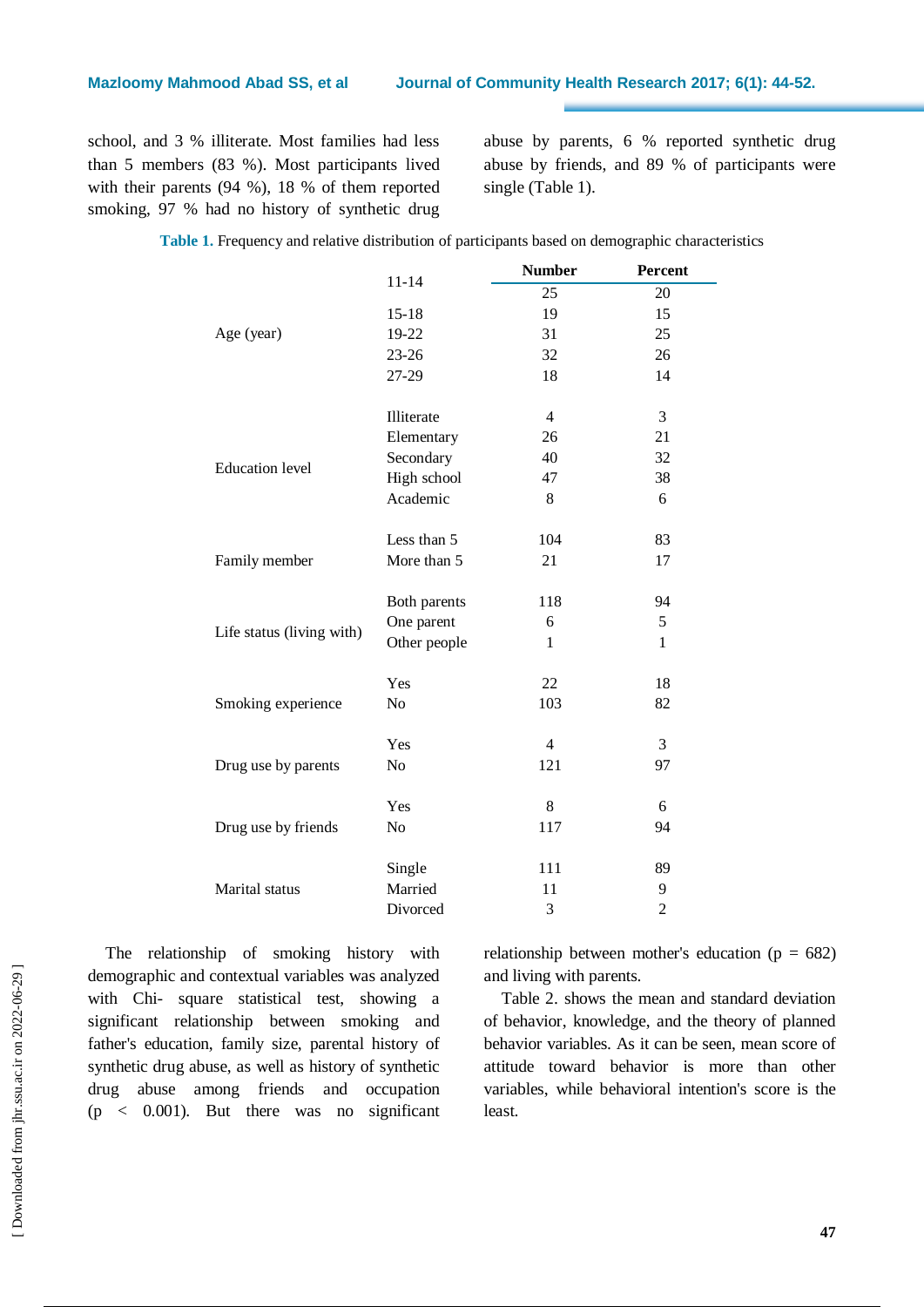| Knowledge                    | <b>Mean</b> | <b>Standard deviation</b> | <b>Maximum</b> | <b>Minimum</b> |
|------------------------------|-------------|---------------------------|----------------|----------------|
|                              | 10.38       | 1.77                      | 14.5           | 6.6            |
| <b>Behavior</b>              | 11.41       | 1.37                      | 15.4           | 8.8            |
| Attitude                     | 24.25       | 3.8                       | 30.8           | 16.5           |
| Subjective Norms             | 9.98        | 1.59                      | 12.16          | 6.6            |
| Perceived Behavioral Control | 13.37       | 1.87                      | 17.6           | 8.8            |
| <b>Behavioral Intention</b>  | 9.63        | 1.39                      | 13.20          | 5.5            |

**Table 2.** Mean and standard deviation of behavior, knowledge, and the theory of planned behavior variables.

Table3. represents the mean and standard deviation of behavior, knowledge, and the theory of planned behavior variables based on demographic variables. one way ANOVA test showed that there was a significant difference between knowledge, attitude, and subjective norm scores with demographic variables of paternal education level  $(P < 0.05)$ . However, there was no significant difference between behavior and other structures of the theory of planned behavior (perceived behavioral control and behavioral intention) with paternal education level and marital status ( $P > 0.05$ ).

**Table 3.** Mean and standard deviation of behavior, knowledge, and the theory of planned behavior (TPB) variables based on demographic variable.

| Demographic<br>variables |                    | <b>Behavior</b><br>Knowledge |                                      | <b>Attitude</b> |                               | Subjective<br><b>Norms</b> |                                      | <b>Perceived</b><br><b>Behavioral</b><br><b>Control</b> |                                      | <b>Behavioral</b><br><b>Intention</b> |                                      |      |                              |
|--------------------------|--------------------|------------------------------|--------------------------------------|-----------------|-------------------------------|----------------------------|--------------------------------------|---------------------------------------------------------|--------------------------------------|---------------------------------------|--------------------------------------|------|------------------------------|
|                          |                    | <b>Mean</b>                  | <b>Stand</b><br>ard<br>deviat<br>ion | Mean            | Stand<br>ard<br>deviat<br>ion | Mean                       | <b>Stand</b><br>ard<br>deviat<br>ion | <b>Mean</b>                                             | <b>Stand</b><br>ard<br>deviat<br>ion | <b>Mean</b>                           | <b>Stand</b><br>ard<br>deviat<br>ion | Mean | <b>Standard</b><br>deviation |
| Marital                  | Single             | 11.24                        | 1.37                                 | 10.69           | 1.84                          | 23.59                      | 4.20                                 | 10.03                                                   | 1.63                                 | 13.36                                 | 2.04                                 | 9.35 | 1.43                         |
| status                   | Married            | 11.44                        | 1.37                                 | 10.33           | 1.76                          | 24.36                      | 3.73                                 | 9.97                                                    | 1.59                                 | 13.37                                 | 1.85                                 | 9.68 | 1.38                         |
|                          | Independent T test |                              | $P = 0.411$                          | $P = 0.232$     |                               |                            | $P = 0.236$                          | $P = 0.821$                                             |                                      |                                       | $P = 0.968$                          |      | $P = 0.158$                  |
|                          | Illiterate         | 11.31                        | 1.23                                 | 10.52           | 1.82                          | 25.32                      | 3.18                                 | 10.18                                                   | 1.66                                 | 13.58                                 | 1.82                                 | 9.53 | 1.31                         |
| Father's                 | Primary            | 11.39                        | 1.42                                 | 10.26           | 1.75                          | 23.47                      | 3.96                                 | 9.77                                                    | 1.54                                 | 13.15                                 | 1.87                                 | 9368 | 1.4                          |
| education                | Secondary          | 11.85                        | 1.57                                 | 10.48           | 1.74                          | 24.26                      | 4.19                                 | 10.27                                                   | 1.49                                 | 13.71                                 | 1.95                                 | 9.79 | 1.61                         |
|                          | One Way ANOVA      |                              | $P = 0.938$                          | $P = 0.020$     |                               |                            | $P = 0.000$                          |                                                         | $P = 0.019$                          |                                       | $P = 0.230$                          |      | $P = 0.452$                  |

**Table4.** Frequency distribution of subjective norms (the most influential factors on not using synthetic drugs: to answer the question "Who can best help and advise people not to use drugs?"

|                                             | Participants  |                |  |  |  |
|---------------------------------------------|---------------|----------------|--|--|--|
| <b>Subjective Norms</b>                     | <b>Number</b> | <b>Percent</b> |  |  |  |
| Parent                                      | 29            | 23.2           |  |  |  |
| <b>Friends</b>                              | 18            | 14.4           |  |  |  |
| Clergymen                                   | 20            | 16             |  |  |  |
| State officials                             | 15            | 12             |  |  |  |
| <b>Teachers and Professors</b>              | 8             | 6.4            |  |  |  |
| Sound and Vision                            | 9             | 7.2            |  |  |  |
| Press                                       | 2             | 1.6            |  |  |  |
| <b>Satellite</b>                            | 4             | 3.2            |  |  |  |
| Celebrities (such as athletes, actors, etc) | 11            | 8.8            |  |  |  |
| Others                                      | 9             | 7.2            |  |  |  |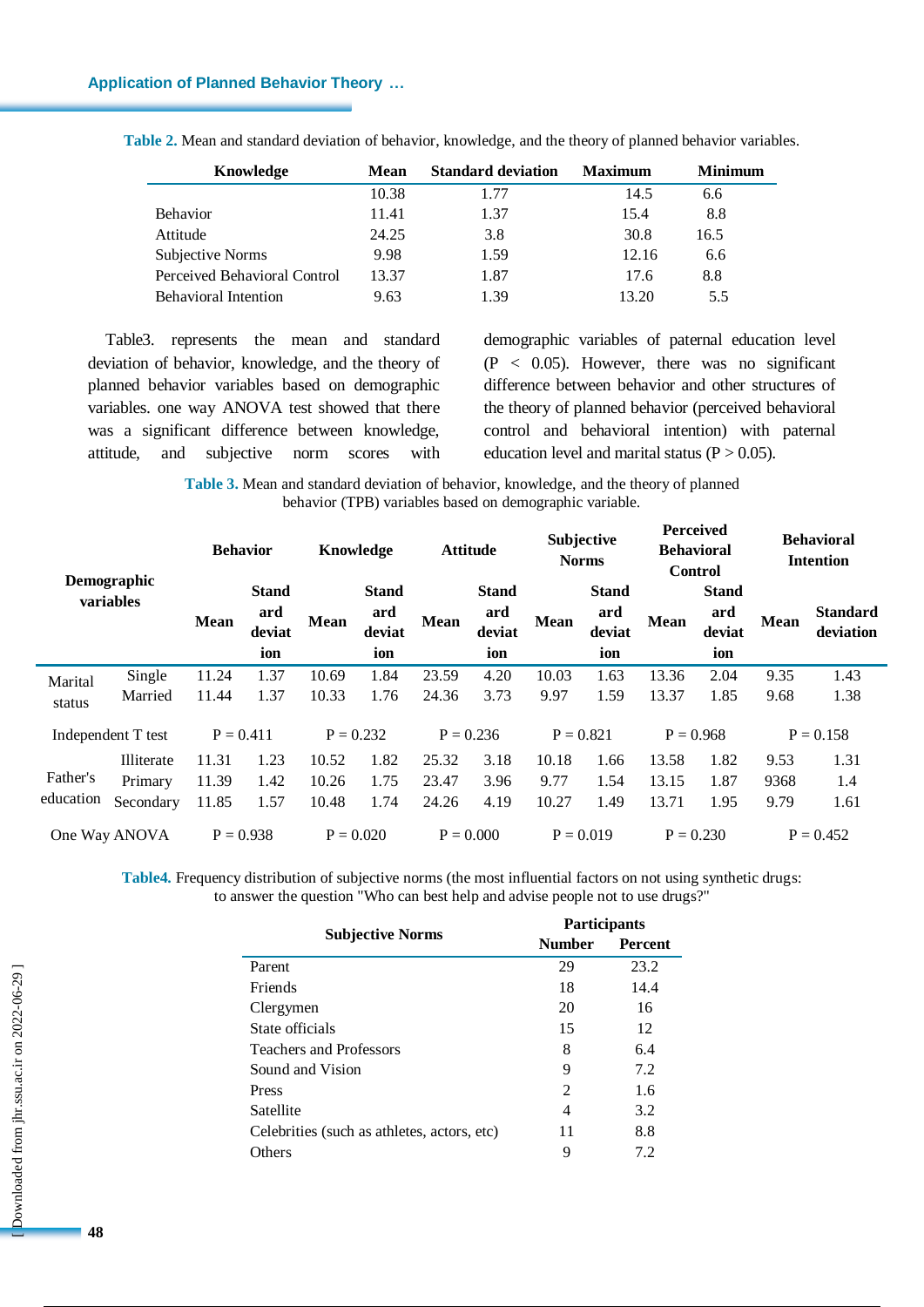According to data in Table 5, Pearson's correlation test between behaviors, knowledge, the theory of planned behavior, and age variables showed that correlation between the studied variables (knowledge, behavior, attitude toward behavior, subjective norms, and perceived behavioral control) in 0.01 level is significant and ranges from medium to high.

**Table 5.** Correlation between behavior, knowledge, TPB structures, and age variables (Pearson's correlation test)

| <b>Variable</b>       | <b>Pearson</b><br>correlation | <b>Behavior</b> | Knowledge   | <b>Attitude</b> | Subjective<br><b>Norms</b> | Perceived<br><b>Behaviora</b><br>l Control | <b>Behavioral</b><br><b>Intention</b> | Age          |
|-----------------------|-------------------------------|-----------------|-------------|-----------------|----------------------------|--------------------------------------------|---------------------------------------|--------------|
|                       | correlation                   |                 | $r = 0.462$ | $r = 0.314$     | $r = 0.370$                | $r = 0.262$                                | $r = 0.435$                           | $r = 0.024$  |
| Behavior              | coefficient<br>p-value        |                 | $P = 0.001$ | $P = 0.002$     | $P = 0.001$                | $P = 0.008$                                | $P = 0.001$                           | $P = 0.684$  |
|                       | correlation<br>coefficient    |                 |             | $r = 0.419$     | $r = 0.311$                | $r = 0.168$                                | $r = 0.345$                           | $r = 0.455$  |
| Knowledge             | p-value                       |                 |             | $P = 0.001$     | $P = 0.007$                | $P = 0.048$                                | $P = 0.008$                           | $P = 0.002$  |
|                       | correlation<br>coefficient    |                 |             |                 | $r = 0.416$                | $r = 0.389$                                | $r = 0.275$                           | $r = -0.132$ |
| Attitude              | p-value                       |                 |             |                 | $P = 0.000$                | $P = 0.005$                                | $P = 0.019$                           | $P = 0.022$  |
| Subjective            | correlation<br>coefficient    |                 |             |                 |                            | $r = 0.262$                                | $r = 0.354$                           | $r = -0.015$ |
| <b>Norms</b>          | p-value                       |                 |             |                 |                            | $P = 0.029$                                | $P = 0.005$                           | $P = 0.797$  |
| Perceived             | correlation<br>coefficient    |                 |             |                 |                            |                                            | $r = 0.097$                           | $r = 0.020$  |
| Behavioral<br>Control | p-value                       |                 |             |                 |                            |                                            | $P = 0.095$                           | $P = 0.732$  |
| Behavioral            | correlation<br>coefficient    |                 |             |                 |                            |                                            |                                       | $r = 0.022$  |
| Intention             | p-value                       |                 |             |                 |                            |                                            |                                       | $P = 0.701$  |
| Age                   | correlation<br>coefficient    |                 |             |                 |                            |                                            |                                       |              |
|                       | p-value                       |                 |             |                 |                            |                                            |                                       |              |

#### **Discussion**

The study results show that behavior mean score is 11.44 out of 17 indicating prevalence of high – risk behavior for drug abuse. Research findings of the study conducted by Talaei et al.  $(30)$ , showed that behavior mean score of participants is low in case of drug abuse indicating prevalence of predisposing behavior towards drug abuse.

Based on our findings, most adolescents' knowledge of risks and effects of drug abuse was high, that is, the mean score of knowledge of the dangers of synthetic drug abuse was 10.38 out of 12. This indicates that participants' knowledge about drug is high which is probably due to the fact that Yazd is one of the developed cities in terms of educational facilities  $(31)$ . The result of the present study is consistent with Bashirian et al.  $(4)$ , study outcomes.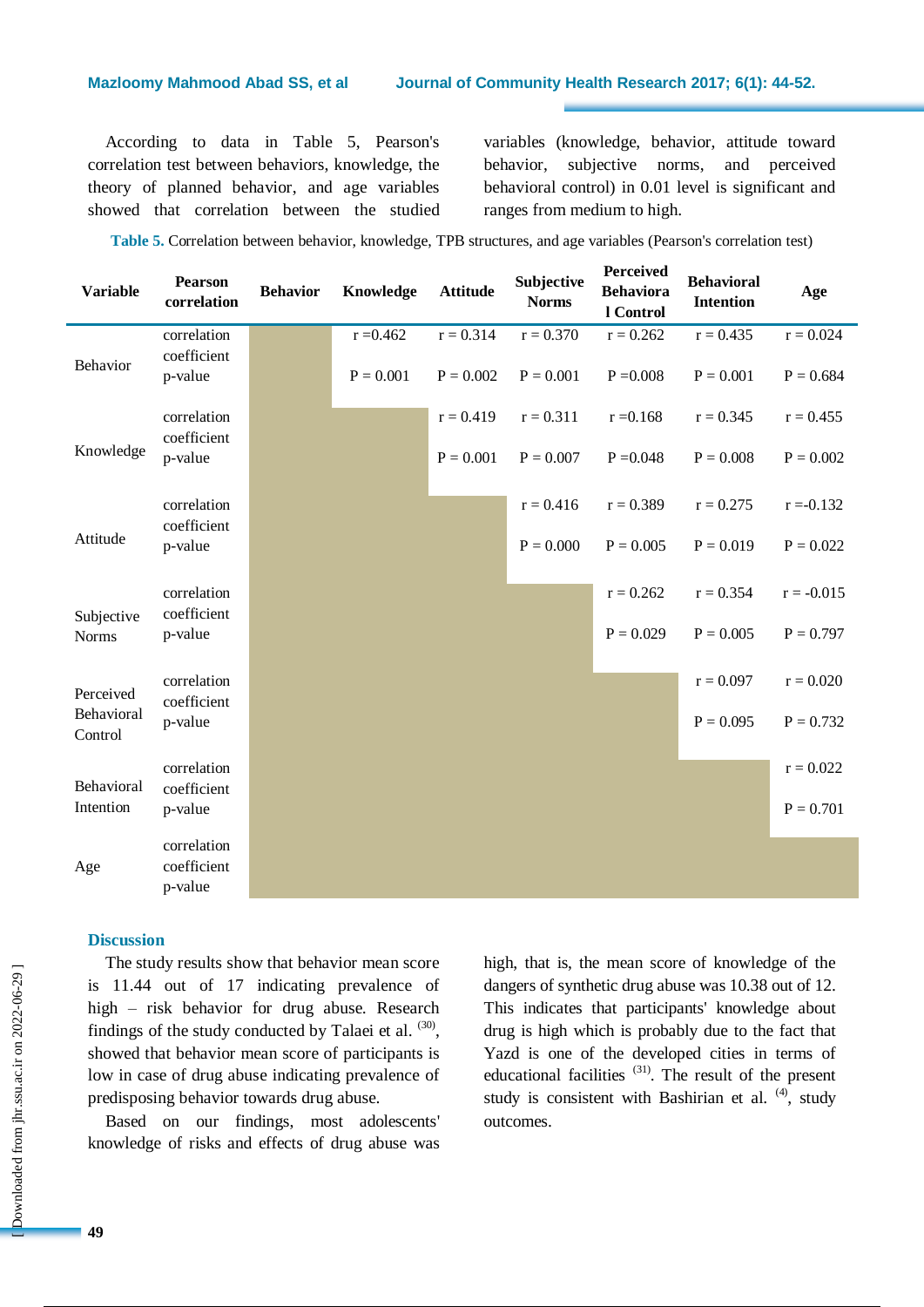The findings of the current study showed that mean score of attitude is 24.25 out of 50, so almost half of the studied individuals have negative attitude toward synthetic drug abuse which can make people commit high- risk behaviors (drug abuse). The result of the present study is consistent with the findings of Mooan et al.  $(32)$ .

The achieved results confirm that the most important subjective norm (influential person in preventing drugs abuse) for the studied participants was their parents, while in Nakhaei et al. <sup>(20)</sup>, study, the most influential people to encourage the target group to avoid drugs were their friends.

Regarding the variables related to perceived behavioral control, the mean score was 13.37 out of 30 indicating poor behavioral control to perform drug abuse prevention behaviors among the studied individuals. Therefore, there is a need to intervene to improve this vital variable. Similar studies such as those conducted by Bashirian et al.  $(4)$ , and Todd et al.  $(26)$ , also confirm findings of the current research.

Given the analysis on behavioral intention variable as an important facilitator and factor to conduct drug abuse preventive behaviors in the studied samples, the mean score was 9.36 out of 20. This score indicates poor behavioral intention for drug abuse preventive behaviors and necessity to promote intentional behavior to perform drug

abuse preventive behavior. The results of the present study are consistent with those reported by Todd et al.  $(26)$ .

### **Conclusion**

According to Pearson's correlation test, there is a strong and positive relationship between knowledge and attitude of the studied individuals. This means that with increasing age, participants' knowledge and attitude also increased. The findings of Pasharavesh et al.  $(33)$ , and jabari Bayrami and colleagues (34) confirmed our findings. Therefore, developing and conducting educational programs based on the TPB should be considered by planners. Since preventive actions have less cost than treatments, youth empowerment is important in family and society health promotion, and also due to low level of positive attitude among the participants.

One of the constraints of this study was that access to the samples under study was time consuming and difficult.

For future studies, youth education based on the theory of planned behavior to prevent synthetic drug abuse should be taken into account.

### **Acknowledgment**

The authors thank all those who have cooperated in this research, for their kind participation.

#### **Conflict of Interest**

No conflict of interest reported by authors.

#### **References**

- 1. Stevanovic D, Atilola O, Balhara YPS, et al. The relationships between alcohol/drug use and quality of life among adolescents: An international, cross-sectional study. Journal of Child and Adolescent Substance Abuse. 2015; 24: 177–185.
- 2. Kalsi H. Substance abuse amongst high school and college students. Family medicine clerkship student projects. Book 45 [document on the Internet]. 2015.Available on http://scholarworks.uvm.edu/fmclerk/45/
- 3. Moodley SV, Matjila MJ, Moosa MYH. Epidemiology of substance use among secondary school learners in Atteridgeville, Gauteng. South African Journal of Psychiatry. 2012; 18(1): 2–7.
- 4. Bashirian s, Hidarnia AR, Allahverdipour H, et al. Application of the theory of planned behavior to predict drug abuse related behaviors among adolescents. Journal of Research Health Sciences. 2012; 12 (1): 54-60.
- 5. Babaei Heydarabadi A, Ramezankhani A, Barekati H, et al. Prevalence of Substance Abuse Among Dormitory Students of Shahid Beheshti University of Medical Sciences, Tehran, Iran. International Journal of High Risk Behaviors and Addiction. 2015; 4(2): 1-6.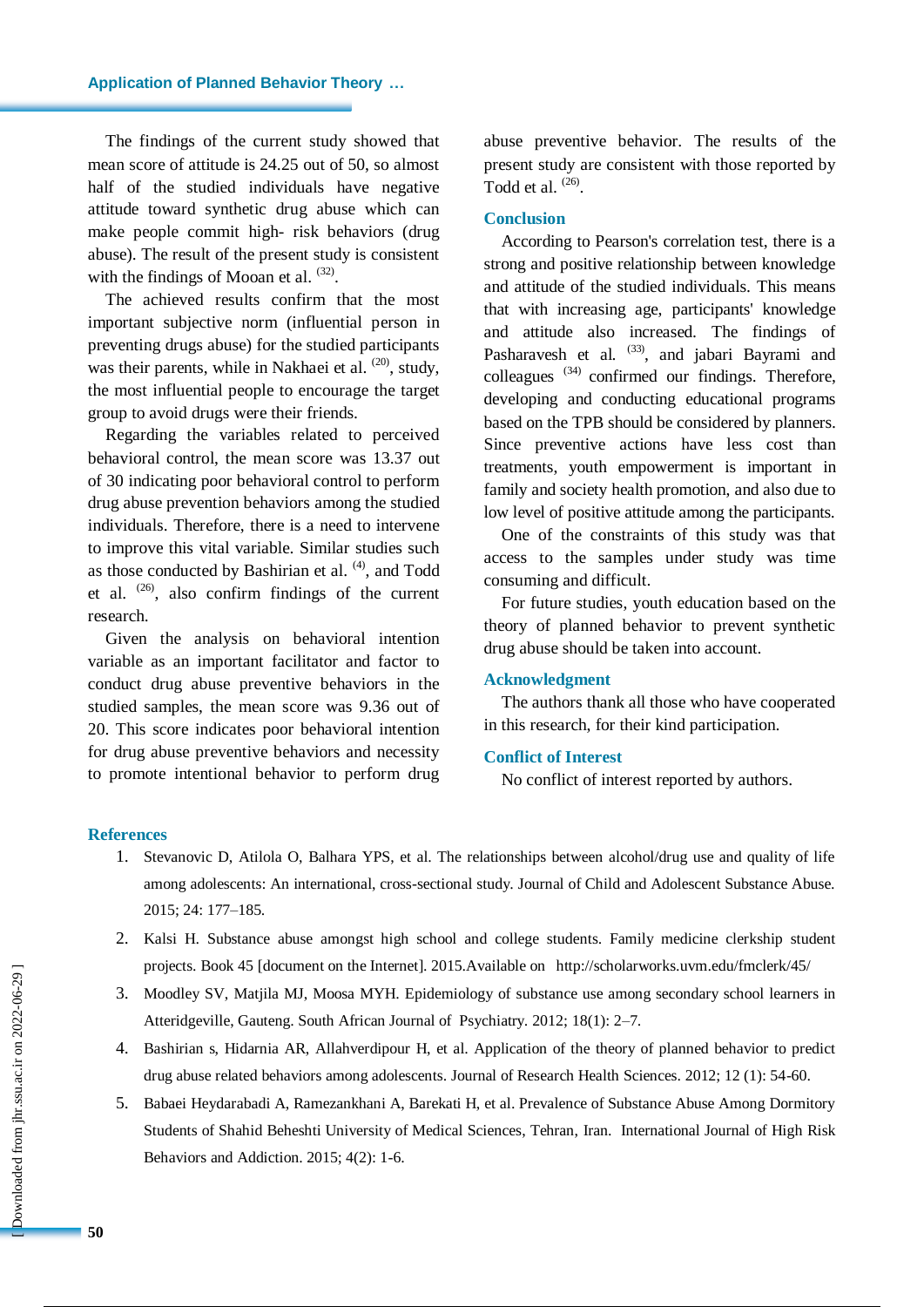- 6. International Narcotics Control Board (INCB). Focus on international drug control. 2009. China hosts centennial commemoration. Newsletter 2.
- 7. UNODC: United Nations Office on Drugs and Crimes. Addiction, crime and insurgency: The transnational threat of Afghan opium. 2009. This monograph, which is available on the UNODC website, provides a diagnosis of the threat posed by Afghanistan opium not only for Iran but also for every country in the world
- 8. Cox RG, Zhang L, Johnson WD, et al. Academic performance and substance use: findings from a state survey of public high school students. Journal of School Health. 2007; 77 (3): 109–15.
- 9. Thomson K. Overview of the drug abuse problem in South Africa [document on the Internet]. c2013 [cited 2015 Apr 29]. Available from [http://www.harmonygroup.co.za/drugs/overview-of-the-drug-abuse-problem-in](http://www.harmonygroup.co.za/drugs/overview-of-the-drug-abuse-problem-in-south-africa/)[south-africa](http://www.harmonygroup.co.za/drugs/overview-of-the-drug-abuse-problem-in-south-africa/)
- 10. Jordan P. Drug abuse is damaging South Africa's youth trends [document on the Internet]. c2013 [cited 2015 Apr 30]. Available from [http://www.fanews.co.za/article/healthcare/6/general/1124/drug-abuse-is-damaging](http://www.fanews.co.za/article/healthcare/6/general/1124/drug-abuse-is-damaging-south-africa-s-youth/13795)[south-africa-s-youth/13795](http://www.fanews.co.za/article/healthcare/6/general/1124/drug-abuse-is-damaging-south-africa-s-youth/13795)
- 11. Sarami H, Ghorbani M, Minoei M. Survey of four decades of addiction prevalence researches in Iran. Journal of Research on Addiction. 2013; 7(26): 29–52.
- 12. Farhadinasab A, Allahverdipour H, Bashirian S, et al. Lifetime pattern of drug abuse, parental support, religiosity, and locus of control in adolescent and young male users. Iranian Journal of Public Health. 2008; 37 (4): 88-95.
- 13. Allahverdipour H, Hidarnia A, Kazemnegad A, et al. The status of self-control and its relation to drug abuse related behav-iours among Iranian male high school students. Social Behavior and Personality. 2006; 34(4): 413-424.
- 14. Zangeneh M. Living in margin. International Journal of Mental Health and Addiction. 2008; 6:461–463.
- 15. Emami H, Ghazinour M, Rezaeshiraz H, et al. Mental health of adolescents in Tehran-Iran. Journal of Adolescent Health. 2007; 41(6): 571–576.
- 16. Mohammadi MR, Mohammad K, Farahani FKA, et al. Reproductive knowledge, attitudes and behavior among adolescent males in Tehran, Iran. International Family Planning Perspectives. 2006; 32(1): 35–44.
- 17. Mohammadpoorasl A, Fakhari A, Vahidi R, et al. Predicting the incidence of self-injury in Iranian high school students. Research Journal of Biological Sciences. 2007; 2(4): 427–430.
- 18. Samouei R, Sohrabi A, Yarmohammadian MH. Why some previous drug abuse preventive programs had low effectiveness?. Med Arch. 2013; 67(1): 68–72.
- 19. Momtazi S, Nouhravesh M, Taremian F. A study of substance abuse and some related risk factors in Iranian high school students. NIDA International Forum; 2009. Abstract book p.61
- 20. Nakhaee N, Ziaaddini H, Karimzadeh A. Epidemiologic study among first and second grade high school students in Kerman. Addict and Health. 2009; 1(1): 31–36.
- 21. Rawson RA, Gonzales R, Obert JL, et al. Methamphetamine use among treatment-seeking adolescents in Southern California; participant characteristics and treatment response. Journal of Substance Abuse Treatment. 2005; 29(2): 67–74.